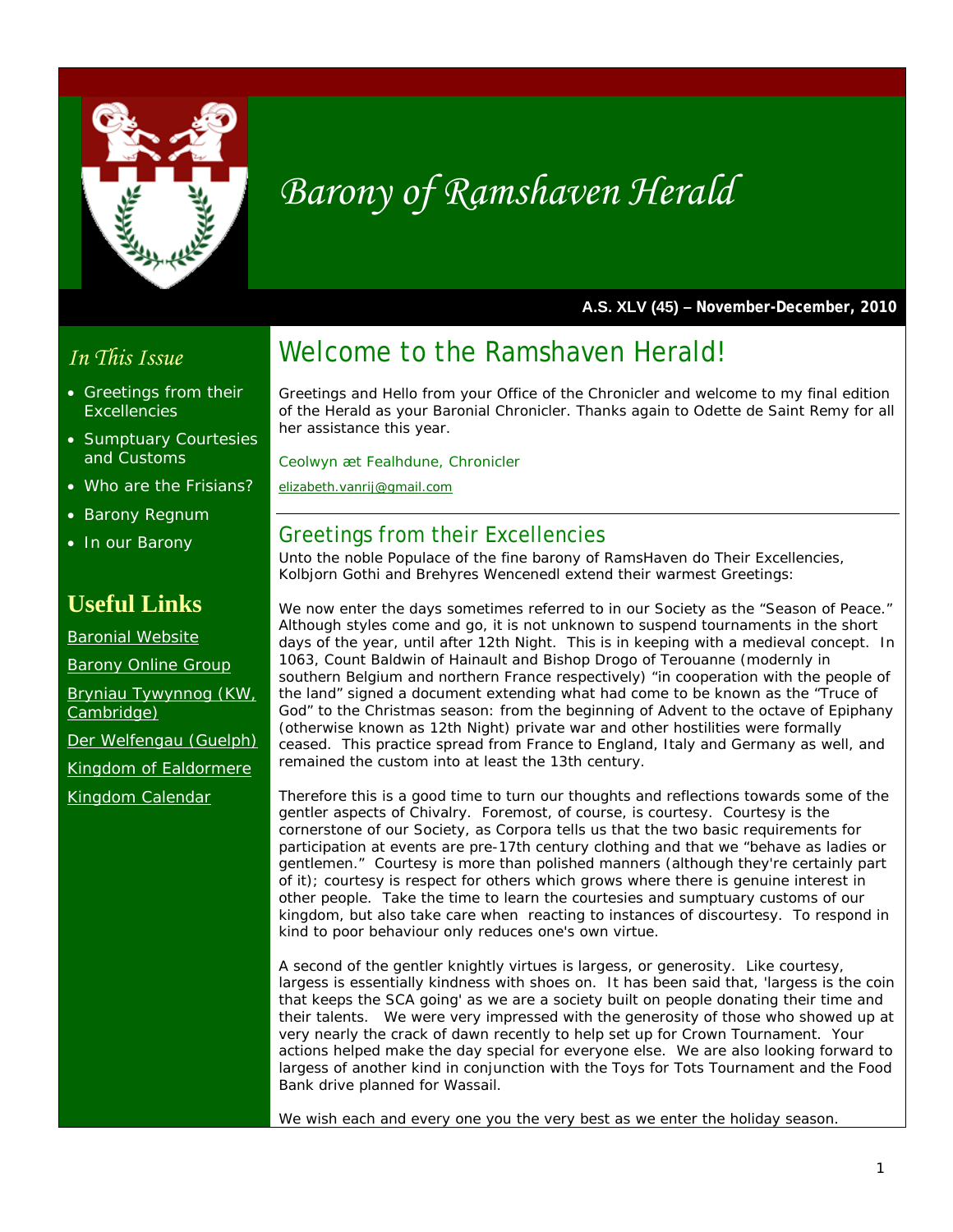### Sumptuary Courtesies and Customs

By Mistress Marian of Heatherdale, Trillium Herald Emeritus

Customs and courtesies in our SCA experience act to set us apart from our mundane world; we seek to recreate a more polite and noble society, along with the arts, crafts and skills of a bygone age. Here are some basic customs and courtesies to get you acquainted with life in Ealdormere.

#### **How to Act When No One Is Around**

1) Don't touch other people's things without asking.

Sounds simple, but it's hard to remember when you see a beautiful piece of embroidery or metalwork just sitting on an Arts & Sciences display table. Assume even the most plain item is a treasure to its owner, and don't move or handle things without permission. If you must move something to get it out of the way, place it somewhere within sight or give it to the Gatekeeper ('Troll') or Event Steward ('Autocrat').

2) Don't walk through another person's designated space.

Whether it's a roped off campsite at a camping event or an obvious personal seating spot in a hall, treat it as someone else's home. Ask before you enter, and if no one's there, go around rather than through. Popular ways to ask entry are "Hail (to) the camp!" or "Greetings, may I enter?" (at camping events) and "Good day, may I approach?" (at indoor areas). This is true even if you are a herald on official business.

3) Don't turn a blind eye.

If you see something that should not be going on, whether it's children playing with dangerous objects or someone moving something suspiciously, be polite but take action. Approach them and ask if there's anything the matter, or state your concern politely and ask for clarification. If your concerns aren't satisfied, tell someone in authority like the Event Steward or Gatekeeper.

#### **How To Treat Each Other**

1) Use polite medieval forms of address where possible.

Remember, everyone is as noble as you are in the SCA. Using these terms in everyday speech also adds to the atmosphere of an SCA event. Polite forms of personal address include:

#### **"milord/milady"**

(for general use or for someone without an Award of Arms),

#### **"(My) Lord/Lady"**

(again, for general use or for someone with an AoA),

#### **"good gentle(s)"**

(general use, either gender).

2) Respect personal space.

The thing to remember in all social situations is that not everyone is comfortable with extended physical contact. Do not assume that you may put your arm around a new acquaintance, or that you may hold their hand while you speak. An acceptable form of greeting is to bow or curtsey without touching, or to briefly "shake" hands in the Medieval fashion: the lady extends her hand (palm facing down) and the man holds it lightly in his own (palm facing up), bows slightly and then releases the lady's hand. It is also fairly common for a man to lightly kiss the top of a lady's fingers while he bows,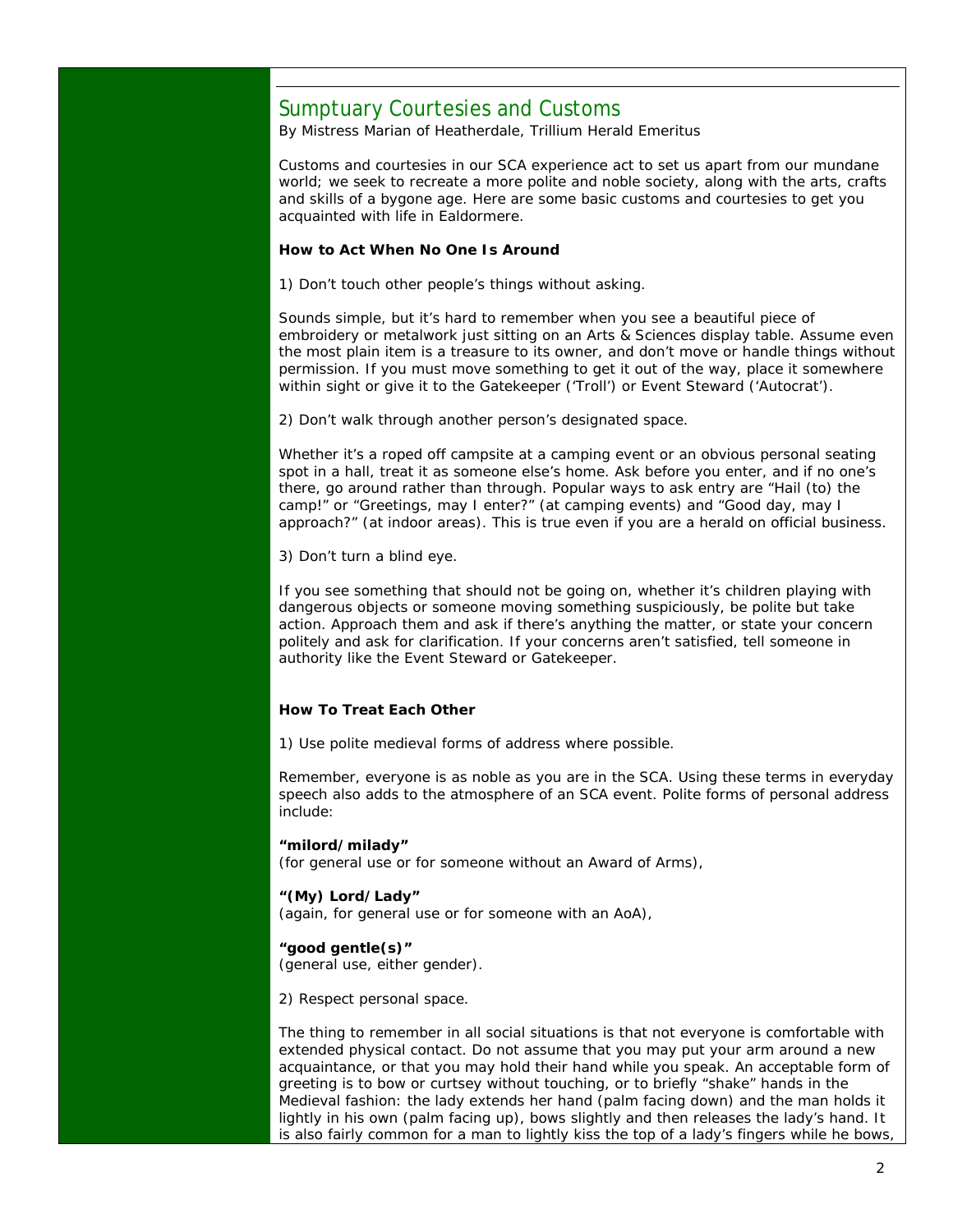but this is by no means necessary.

3) Be supportive and offer constructive criticism.

No one is perfect, and we are a society based on shared knowledge and support. If you see someone in difficulty, offer to assist. If you see someone doing something inappropriate, politely remind them (with a smile) of what is appropriate. If you are given the chance to critique someone's work or skills, do so with an eye to how they may improve, rather than what is badly done. Pay sincere compliments where they are due, and don't support hurtful gossip.

#### **How To Treat Royalty and Others of Rank**

1) Reverence to the Crown and Throne.

There is a tradition in Ealdormere (originating in the Middle Kingdom) that all people should make a reverence (i.e. short bow or curtsey) whenever they pass by the King/Queen or their Thrones. This is a show of respect, and helps to set apart our Royalty from the rest of the populace. It may be as simple as a quick bob of the head as you walk by, or you can stop and quietly make a bow or curtsey before you move on. Alternatively, if you are seated when the Royalty enter the room, or pass by your location, it is polite to stand up to acknowledge their presence.

2) Use appropriate titles.

If you have a chance to address the Royalty, Baronage or Peers (ie. Laurels, Pelicans or Knights), try to use the correct title. If you can't remember it, you can always use "Good Milord/Milady".

#### **Royalty:**

- King/Queen: "Your Majesty"
- Prince/Princess: "Your Highness"

#### **Former Royalty:**

- Counts/Countesses (have been Royalty once): "Your Excellency"
- Dukes/Duchesses (have been Royalty twice or more): "Your Grace"

#### **Peers:**

- Laurels (arts&sciences):
- "Master [name]", "Mistress/Dame [name]"
- Pelicans (long service):
- "Master [name]", "Mistress/Dame [name]"
- Knights (the 'Chivalry'):
- "Sir [name]", "Dame [name]"

(Note: female knights often are called "Sir".)

#### **Barons / Baronesses:**

– "Your Excellency"

- "Lord [Name of Barony]", "Lady [Name of Barony]"

#### **Court Behaviour**

1) During Court: be quiet and respectful.

Court is a unique part of SCA life. While it is a place where people can be recognized for their service and skill, many Royals also try to make it entertaining for the populace as well. Sometimes, though, it can be long and admittedly dull. Remember that the Royalty may not be very comfortable with public speaking and this may be quite difficult for them. Be quiet and don't heckle, even if others are yelling out things which you think are funny. If you're not enjoying court, quietly leave to keep the noise down. As a herald, you may be asked to help with Court – do your best to make the Royals' pronouncements heard clearly, and don't try to embellish them or make them funny.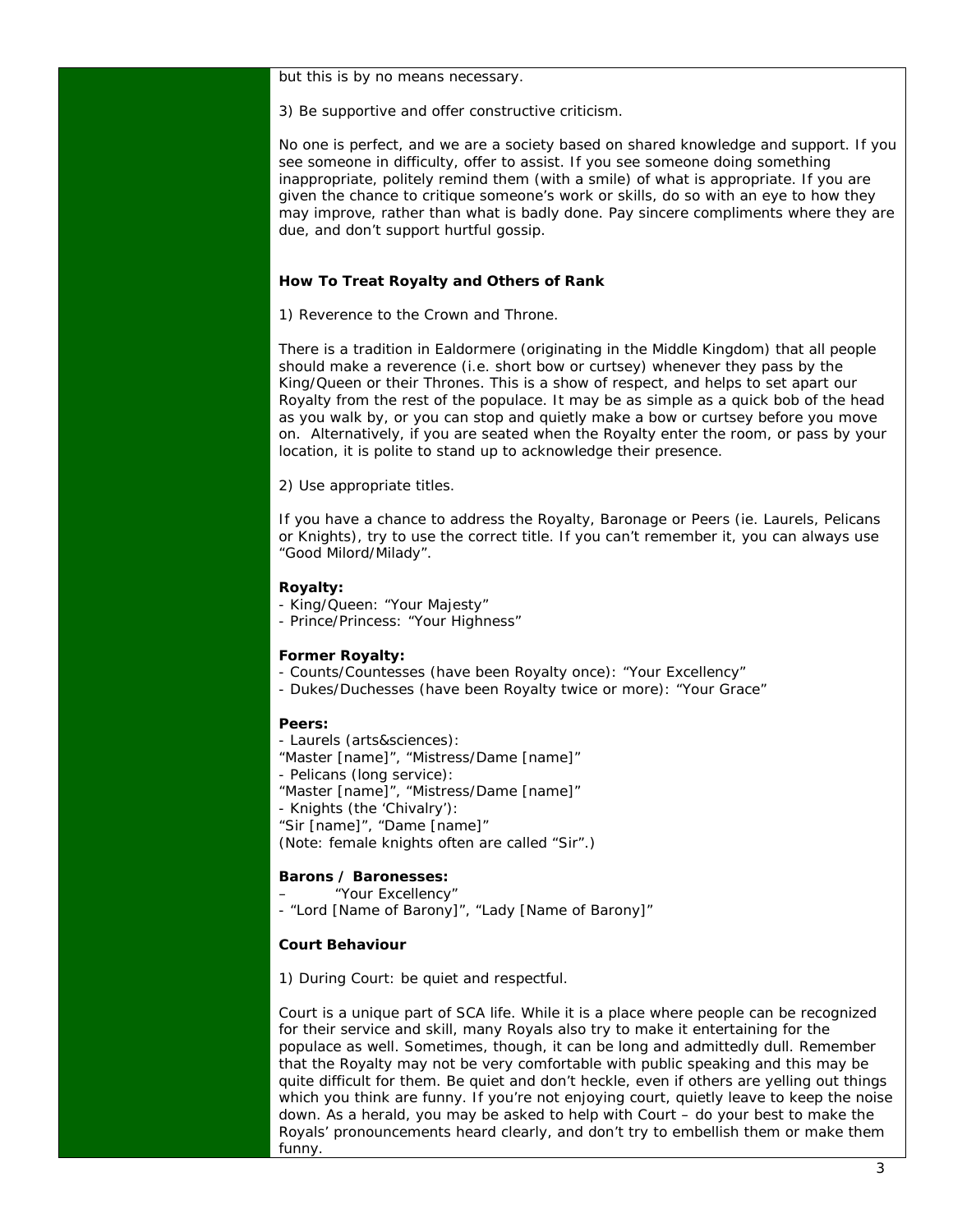#### **Summary**

As you spend more time in the SCA, you will begin to learn other customs in Ealdormere which apply to certain situations (ie. while in combat, when dancing, during a Moot) or for certain individuals. But following these basic courtesies will hold you in good stead in any situation, and you will help enhance everyone's experience in Ealdormere.

### Who are the Frisians?

By Ceolwyn æt Fealhdune

While the Vikings, one of the most well known Scandinavian exports, are famous or infamous if you will, another vibrant and violent group on mainland Europe, the Frisians eventually slipped into obscurity without a single opera or comic strip. As one of their descendents, I am all too familiar with the blank stares I get when I mention my ethnicity as being half Dutch and half Frisian.

The Frisians are a Germanic ethnic group living in coastal parts of what is modern day Netherlands, Denmark and Germany. Like the Vikings they were a travelling people, visiting or migrating to midland and coastal England, Scandinavia, Poland, the Baltic States, and some seafarers may have travelled to Ireland, Asturias and Galicia. The Frisians were one of several tribes that belonged to the Inguaeones which included the Jutes, Angles, and the Saxons. Of these tribes the Frisians were closest culturally and linguistically to the Saxon, and today Frisian is linguistically the closest language to modern English. Incidentally, the name Inguaeones is derived from the god Inguz (another name for the Germanic god Freyr) as the Frisians believed they descended from him.

Also like the Vikings, the Frisians were...quarrelsome. An ongoing thorn in the side of the Romans, Merovingians and Carolingians, they took on the Romans over an unfair tax hike by hanging the tax collector and winning a subsequent battle, and the respect of the Romans. They were noted by Constantius Chlorus as being among the pirates that were raiding Roman Britain – interestingly, while other Frisians were defending Hadrian's wall for the Romans.

I will skip long stories of battles with the Romans, and how the rising sea levels forced the Frisians to move out of an area and back into it in the  $5<sup>th</sup>$  Century (let's just say there was a lot of general instability in the area) and I will move forward to the SCA period. By now the Angles, Saxons, Jutes and a Frisian fraction had crossed the North Sea and established the Anglo-Saxon empire (note we didn't get a by-line in the Empire name; the Jutes got ripped off too). It is believed that the Frisians colonized the county of Kent in southeast England. DNA testing is showing a genetic connection between the English of East Anglia and the Northern Midlands, with the Frisians of the Netherlands.

At that time there was rapid expansion and a strong increase in trade. At its peak, in the 7th century, the "Frisian Empire" consisted of the coastal areas from north Belgium to southern Denmark and controlled a large part of the North Sea trade routes from Friesland to England, France, Scandinavia and northwest Russia.

Then along came the Franks, and the long struggle between Christian Frank and Heathen Frisian began.

Christianizing Frisians was originally quite unsuccessful and various monks were murdered or banished, such as Saint Boniface, who was murdered near Dokkum. Another notable figure was the heathen king Radbod (679 - 719 A.D.) who is considered one of the greatest folk heroes of the Frisians, defending Frisian freedom against the invading Franks.

The Frisians were one of the last groups to be Christianized in Western Europe with the change occurring during the Frankish occupation of the  $8<sup>th</sup>$  Century under Charlemagne. Originally King Radbod had defeated Charles 'the Hammer' Martel in